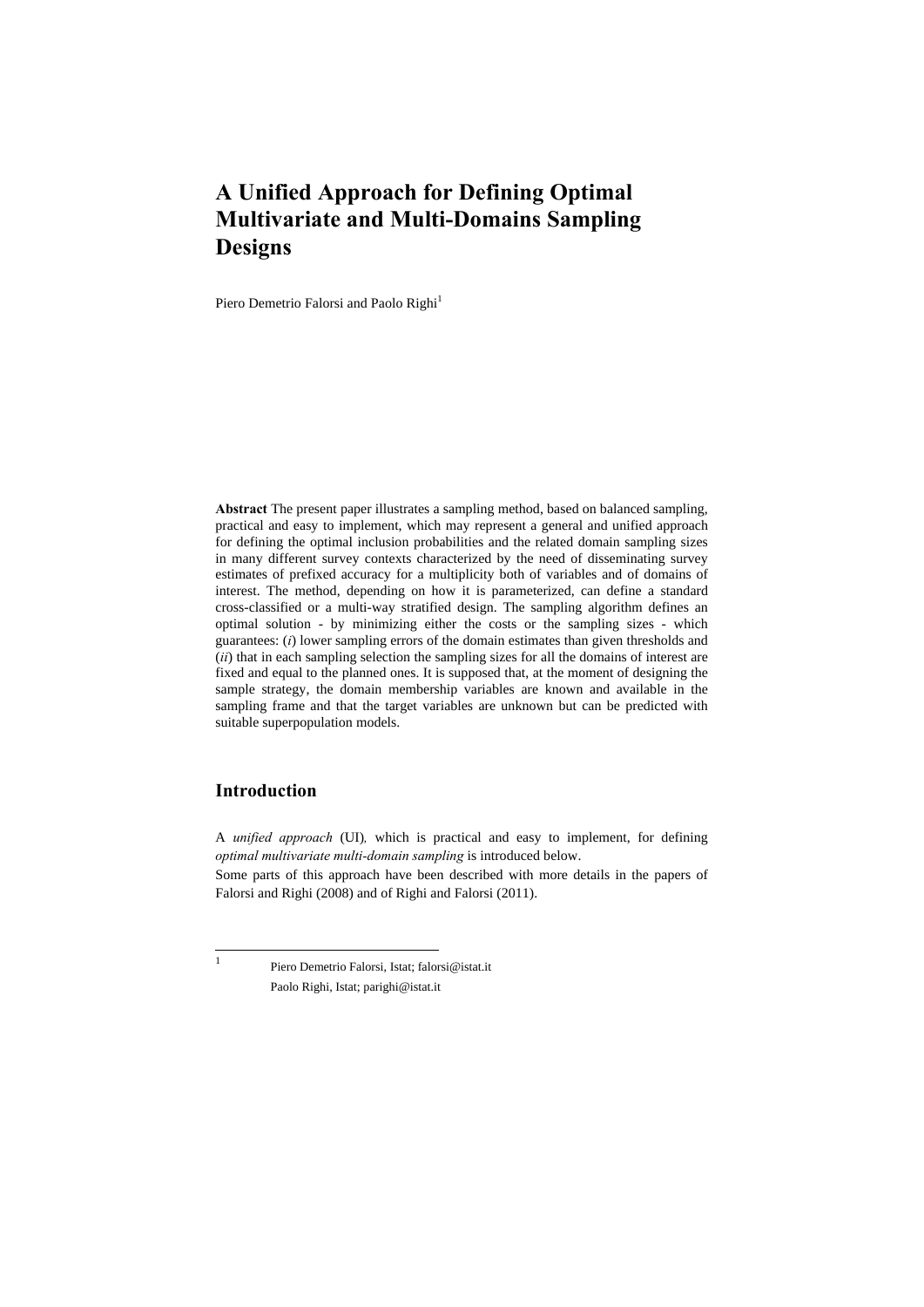- *1.* The parameters of interest are *R*x*D* totals, the generic of which,  $t_{(dr)} = \sum_{k \in U} y_{rk} \gamma_{dk} = \sum_{k \in U} y_{rk}$ , represents the total of the variable *r* (*r* = 1,...,*R*) in the *Domain of Interest* (DI)  $U_d$  ( $d=1,..., D$ ) which is a subpopulation (of size  $N_d$ ) of the population *U*. The symbols  $y_{rk}$  and  $\gamma_{dk}$  denote respectively the value of the *r-*th (*r* =1, …, *R*) variable of interest of the *k-*th population unit and the domain membership indicator being  $\gamma_{dk} = 1$  if  $k \in U_d$  and  $\gamma_{dk} = 0$  otherwise. The  $\gamma_{dk}$  values are known, and available in the sampling frame.
- *2.* In addition to the DIs, the other subpopulations relevant in the approach are the *Planned Domains* (PDs),  $U_h$  ( $h=1,..., H$ ), which are subpopulations for which the sample designer want to plan and to fix in advance the sample sizes so as to control the accuracy of the domain estimates. The PDs are in general defined as subpopulations of the DIs. As described below in section 2, the definition of the PDs allows to implement different sampling designs.
- *3.* The random selection of the sample *s* is implemented with the cube algorithm (Deville and Tillè, 2004) respecting the following *balancing equations*:  $\sum_{k \in \mathcal{S}} \delta_k = \sum_{k \in \mathcal{I}} \pi_k \delta_k$  in which, with reference to the unit *k*,  $\pi_k$  is the inclusion probability and  $\delta'_{k} = (\delta_{1k}, ..., \delta_{Hk})$  is a vector of indicator variables, available in the sampling frame, being  $\delta_{hk} = 1$  if  $k \in U_h$  and  $\delta_{hk} = 0$ , otherwise. The above equations guarantee that in each possible sample selection, the realized sample sizes for the planned domains  $U_h$  are fixed and equal to the expected ones. Since the PDs are defined as subpopulations of the DIs, also the latter have planned sample sizes.
- *4.* The unknown  $y_{rk}$  values are predicted with a simple *working model*, *M*,  $y_{rk} = \tilde{y}_{rk} + u_{rk}$  in which,  $\tilde{y}_{rk}$  and  $u_{rk}$  (*k*=1,…,*N*) denote respectively the predictions and the random residuals which have the following model expectations:

$$
E_M(u_{rk}) = 0 \,\forall k; \, E_M(u_{rk}^2) = \sigma_{rk}^2; \, E_M(u_{rk}, u_{rl}) = 0 \,\forall k \neq l \,, \tag{1.1}
$$

further we assume  $\sigma_{rk}^2 = \sigma_r^2 v_k^{\tau}$  where  $v_k$  is an auxiliary variable,  $\sigma_r^2$  and  $\tau$  are scalar parameters which we assume as known when planning the sampling design. In practice the scalar parameters have to be estimated from pilot or previous survey data.

*5.* According to Deville and Tillè (2005), an approximation of the Measure of the Accuracy (MA) (eg. the sampling variance or the anticipated variance) of the balanced sampling may be defined as implicit function of the inclusion probabilities and of the squared residual of a generalized linear regression model linking an appropriate transformation of the target variable (which may be known or predicted) to the auxiliary variables involved in the balancing equations. Taking into account the Horvitz Thompson (HT) estimator,  $\hat{t}_{(dr)} = \sum_{k \in U} y_{rk} \gamma_{dk} / \pi_k$  of the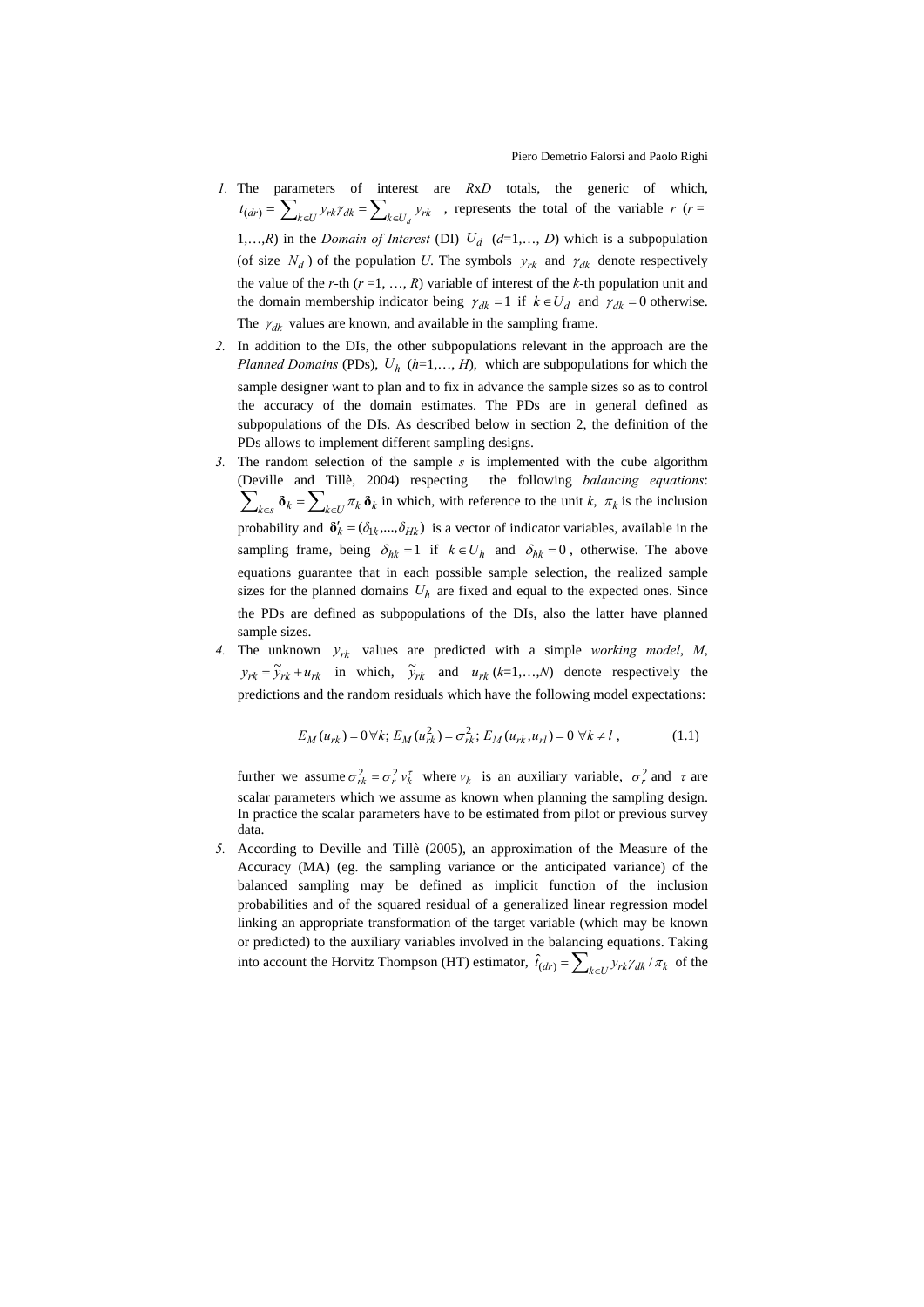totals  $t_{(dr)}$  and considering the Anticipated Variance (Isaki and Fuller, 1982) as measure of accuracy , the MA may be expressed by:

$$
MA(\hat{t}_{(dr)}) = AV(\hat{t}_{(dr)} | \pi) \cong E_M E_p(\hat{t}_{(dr)} - t_{(dr)} | \pi)^2
$$

$$
= f \sum_{k \in U} \left(\frac{1}{\pi_k} - 1\right) E_M(\eta_{(dr)k}^2)
$$
(1.2)

where:  $E_p$  denotes the expectation over repeated sampling,  $\pi$  is the vector of the inclusion probabilities,  $\eta_{(dr)k} = (\tilde{y}_{rk} + u_{rk}) \gamma_{dk} - \pi_k g_{(dr)k}$ ,  $f = N/(N - H)$ ,  $g_{(dr)k} = \delta'_k \mathbf{A}^{-1} \sum_{k \in U} \delta_k (\tilde{y}_{rk} + u_{rk}) \gamma_{dk} (1 - \pi_k)$ , being  $\mathbf{A} = \sum_{k \in U} \delta_k \delta'_k \pi_k (1 - \pi_k)$ .

*6.* The MA may be expressed with a *general expression* based on *stable generic terms* assuming different forms, according to the chosen MA and to the sampling context

$$
MA(\hat{t}_{(dr)}) = f \left[ \sum_{k \in U} \frac{\omega_{(dr)k}}{\pi_k} - \sum_{k \in U} \left( \varphi_{(dr)k} + \sum_{i=0}^2 \pi_k^i C_{i(dr)k}(\pi) \right) \right] \quad (1.3)
$$

The stable generic terms  $\omega_{(dr)k}$  and  $\varphi_{(dr)k}$  are fixed quantities (which may be known or predicted) and the  $C_{i(dr)}(\pi)(i=0,1,2)$  are functions of the vector  $\pi$ . For instance, the stable generic terms in the case of  $(1.2)$  are given by

$$
\omega_{drk} = (\tilde{y}_{rk}^2 + \sigma_{rk}^2) \gamma_{dk}, \varphi_{(dr)k} = \omega_{(dr)k},
$$
  
\n
$$
C_{0(dr)k}(\pi) = 2 \delta'_{k} \mathbf{A}^{-1} [\tilde{y}_{rk} \gamma_{dk} \mathbf{b}_{\tilde{y}(dr)} + \delta_{k} \sigma_{rk}^2 \gamma_{dk} (1 - \pi_{k})],
$$
  
\n
$$
C_{1(dr)k}(\pi) = -[2\delta'_{k} \mathbf{A}^{-1} [\tilde{y}_{rk} \gamma_{dk} \mathbf{b}_{\tilde{y}(dr)} + \delta_{k} \sigma_{rk}^2 \gamma_{dk} (1 - \pi_{k})] +
$$
  
\n
$$
+ \delta'_{k} \mathbf{A}^{-1} [\mathbf{b}_{\tilde{y}(dr)} \mathbf{b}_{\tilde{y}(dr)}' + \sum_{j \in U} \delta_{j} \delta'_{j} \gamma_{dj} (1 - \pi_{j})^2 \sigma_{rj}^2] \mathbf{A}^{-1} \delta_{k}],
$$
  
\n
$$
C_{2(dr)k}(\pi) = \delta'_{k} \mathbf{A}^{-1} [\mathbf{b}_{\tilde{y}(dr)} \mathbf{b}_{\tilde{y}(dr)}' + \sum_{j \in U} \delta_{j} \delta'_{j} \gamma_{dj} (1 - \pi_{j})^2 \sigma_{rj}^2] \mathbf{A}^{-1} \delta_{k},
$$
  
\nbeing  $\mathbf{b}_{\tilde{y}(dr)} = \sum_{k \in U} \delta_{k} \tilde{y}_{rk} \gamma_{dk} (1 - \pi_{k}).$   
\nThe expression (1.3) is suitable for an automated spreadsheet of the algorithm

 $\sin(1.3)$  is suitable for an automated spreadsheet of the algorithm (see below) defining the optimal inclusion probabilities.

*7.* The *inclusion probabilities* are defined as a solution of the following optimization problem which guarantees lower sampling errors of the domain estimates

$$
\begin{cases}\nMin(\sum_{k \in U} \pi_k c_k) \\
MA(\hat{t}_{(dr)}) \le \overline{V}_{(dr)} \quad (d = 1, ..., D; r = 1, ..., R) \\
0 < \pi_k \le 1 \quad (k = 1, ..., N)\n\end{cases} \tag{1.4}
$$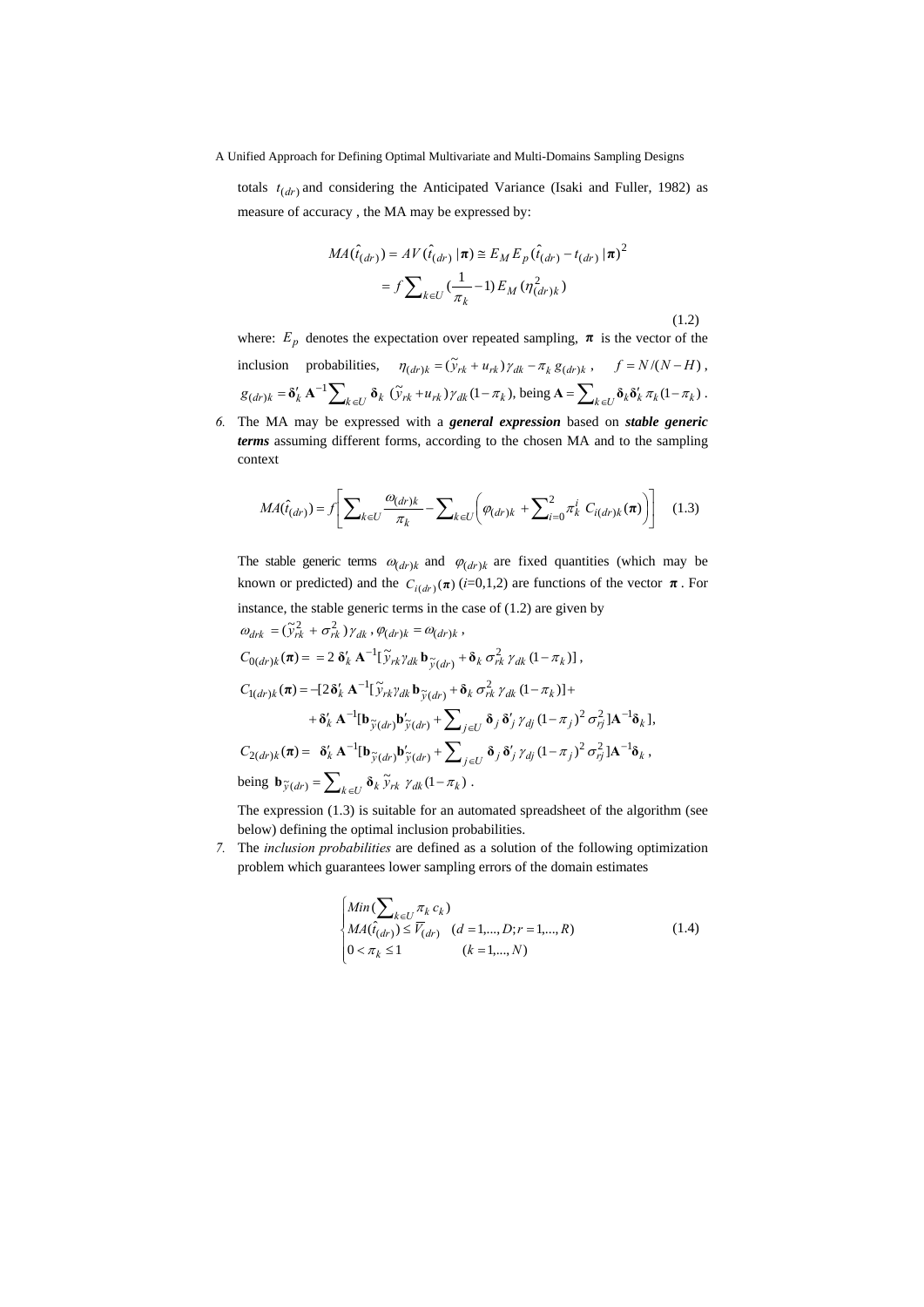where:  $MA(\hat{t}_{(dr)})$  is defined according to (1.3),  $\overline{V}_{(dr)}$  is a fixed quantity which defines the threshold of the measure of accuracy of the estimate  $\hat{t}_{(dr)}$  and  $c_k$  is the cost for collecting information from the unit k. The dominant term in the formula (1.3), is  $\sum_{k\in U}\omega_{(dr)k}/\pi_k$  while the other addenda give a minor contribution. The algorithm for solving the problem (1.4) consists of three nested calculation loops. The outer loop fixes the values of the functions  $C_{i(dr)k}(\pi)$ . The inner loop defines the  $\pi_k^i$  values which appear as multiplying factor of the functions  $C_{i(dr)k}(\boldsymbol{\pi})$  and then the innermost loop is a modified Chromy algorithm (Falorsi and Righi; 2008) which finds the solution to the minimum constrained problem  $(1.4)$  for given values  $\sum_{i=0}^{2} \pi_k^i C_{i(dr)k}(\pi)$ .

## **2. Some examples**

As a general rule, in order to define the *optimal inclusion probabilities* for a given sampling strategy, the following operations have to be done:

- 1. Define the DIs and the related PDs.
- 2. Define the estimator. The HT estimator is considered in the above section; the generalized regression estimator is introduced in section 3.
- 3. Define the form of the model (1.1) for predicting the unknown  $y_{rk}$  values.
- 4. Define the form of the MA (eg. expression 1.2) and reformulate it according to the general expression (1.3) which is suitable for the automation of the algorithm for finding optimal inclusion probabilities.

The theory here illustrated is developed for single stage sampling; however, the approach could be easily extended to consider the case of multistage sampling designs. Some examples are given below in order to demonstrate how the proposed sampling design could represent a way to generalize in a unified framework some well-known sampling designs. In the following the anticipated variance is taken into account as measure of the accuracy. Consider first the univariate and single-domain case in which *R= D*=1.

#### *Example 1. Optimal Stratified sampling*

Assume that the PDs define a single partition of the population  $U$ , so that each PD coincides with a stratum, and suppose that the predicted values of the variable *r*  $(r=R=1)$  of interest are constant in each stratum with uniform stratum variance, e.g.  $\tilde{y}_{rk} = \overline{Y}_{rh}$  and  $\sigma_{rk}^2 = \sigma_{rh}^2$  (for  $k \in U_h$ ). In this context the UI defines a Stratified Simple Random Sampling WithOut Replacement (SSRSWOR) design. If the costs  $c_k$  are uniform in each planned domain, that is  $c_k = c_h$  for  $k \in U_h$ , then the stratum sample sizes are computed according to the optimal allocation (Cochran, 1977, section 5.5) in which  $n_h \approx N_h \sigma_{rh} / \sqrt{c_h}$ . If the costs  $c_k$  are uniform for all the units in the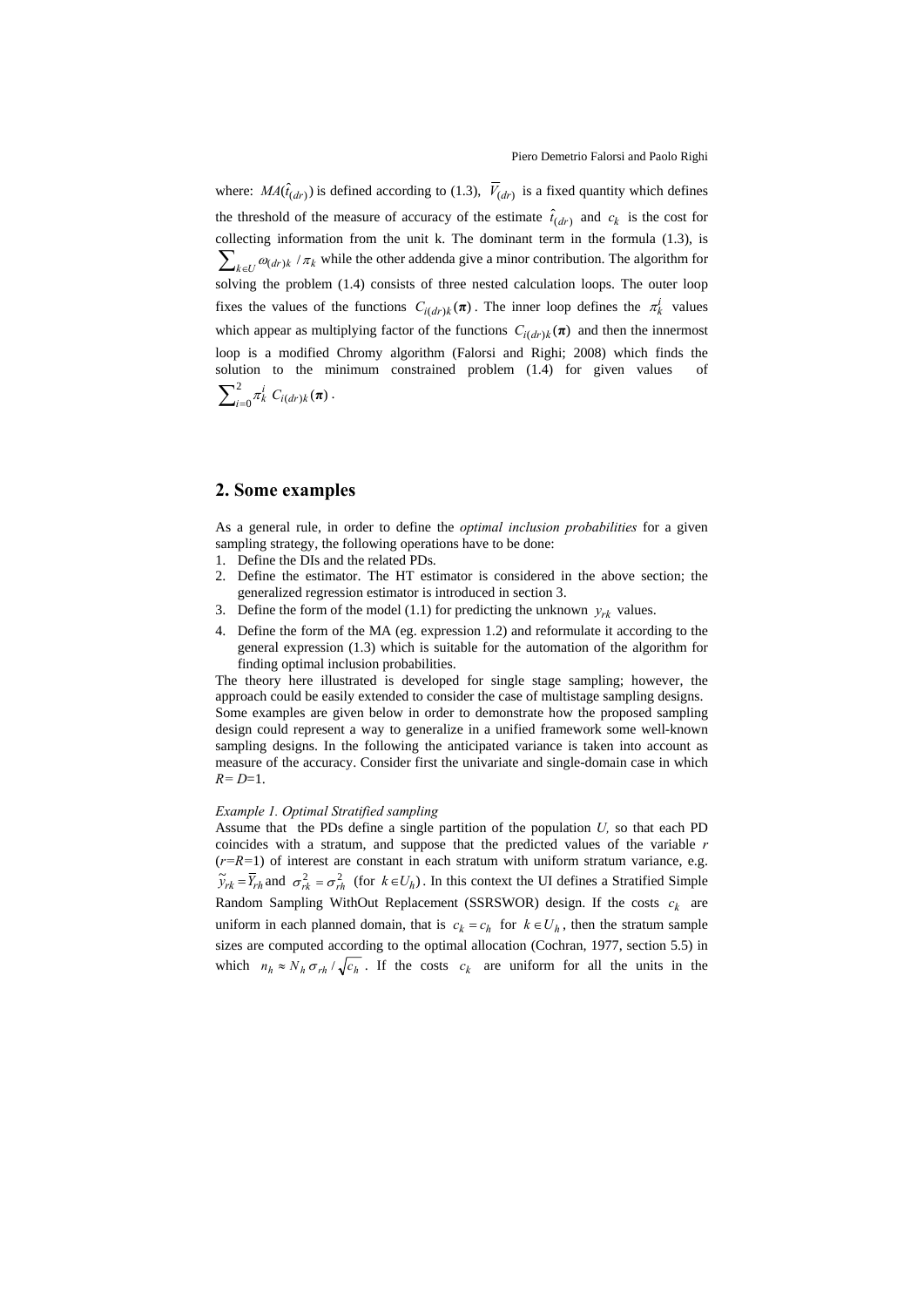A Unified Approach for Defining Optimal Multivariate and Multi-Domains Sampling Designs

population, then the well-known Neyman's allocation is realized with  $n_h \approx N_h \sigma_{rh}$ . Eventually, if the variances are constant over strata, that is  $\sigma_{rh} = \overline{\sigma}_r$ , then the proportional allocation is implemented, resulting  $n_h \approx N_h$ .

#### *Example 2. Optimal pps sampling*

Assume that there is a single planned domain that coincides with the population *U* and define the stable terms in (1.3) as  $\omega_{drk} = \sigma_{rk}^2$ ,  $\varphi_{(dr)k} = \omega_{(dr)k}$ ,  $C_{i(dr)k}(\pi) = 0$ (*i*=0,1,2). Then, according to the results given in Särndal *et al.* (1992, ch 12), the UI defines optimal inclusion probabilities proportional to the squared roots of the measures of the heteroscedasticity :  $\pi_k \approx \sqrt{x_k}$ .

Let us consider now the multivariate multi-domain case and suppose that the sampling estimates have to be calculated for the domains of three domain types  $T_l$  ( $l=1, ..., 3$ ) each of which defines a partition of the population of  $U$  of cardinality  $D_l$  being  $D = D_1 + D_2 + D_3$ . A demonstration of how the sample size of the interest domains may be obtained by different sampling designs is shown below.

#### *Example 3*

The standard approach, here denoted as *cross-classified* or *one-way stratified design*, defines the strata by cross-classifying the modalities of the three domain types.

We can obtain the *one-way stratified design* with the UI by assuring that the *Uh* coincide with the strata of the one-way stratified design. Then:  $H = D_1 \times D_2 \times D_3$ . The vectors  $\delta'_{k}$  are defined as  $(0, ..., 1, ..., 0)$  vectors and each  $U_{h}$  can be defined by a specific intersection of the populations of three domains of interest, one for each domain type. Furthermore if, for every variable *r* of interest, the predicted values are constant in each stratum with uniform stratum variance, e.g.  $\tilde{y}_{rk} = \overline{Y}_{rh}$  and  $\sigma_{rk}^2 = \sigma_{rh}^2$  (for  $k \in U_h$ ), then a SSRSWOR design is implemented. After some algebra the (1.2) becomes

$$
AV(\hat{t}_{(dr)} | \boldsymbol{\pi}) = f \sum_{h \in \Gamma_d} \sigma_{rh}^2 \sum_{k \in U_h} (1/\pi_k - 1) = f \sum_{d=1}^D \sum_{h \in \Gamma_d} \sigma_{rh}^2 N_h (N_h / n_h - 1),
$$
  
since the terms  $\tilde{y}_{rk}$  disappear and  $\pi_k = \pi_h$  (for  $k \in U_h$ ).

### *Example 4*

Consider the previous situation in which the  $U<sub>h</sub>$  coincide with the strata of the oneway stratified design and the predicted values are constant in each stratum. If the model variances are proportional to a known values of some auxiliary variable, eg.  $\sigma_{rk}^2 = \sigma_r^2 v_k$ , then a stratified random sampling without replacement with varying inclusion probabilities design is implemented.

#### *Example 5*

The PDs  $U<sub>h</sub>$  are defined combining all the couples of the domains of the domain types; then  $H = (D_1 \times D_2) + (D_1 \times D_3) + (D_2 \times D_3)$  and the  $\delta'_k$  are defined as vectors with three values equal to one, each in correspondence of one of the three above couples, e.g.  $(0,...,0,1,0,...,0,1,0,...,0,1,0,...,0).$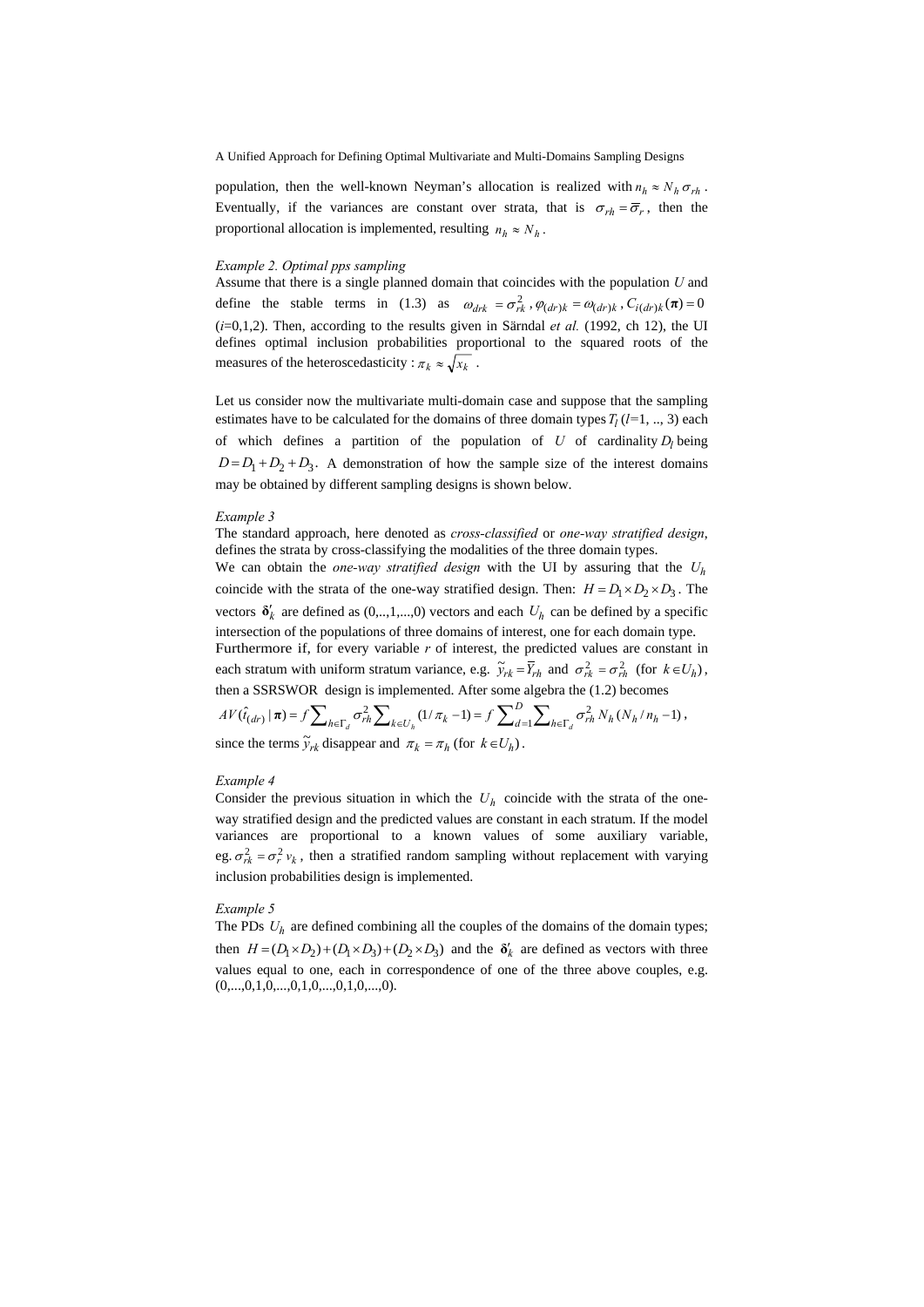## *Example 6*

Some PDs  $U_h$  agree with the domains of one population partitions, for instance  $T_1$ , and the others  $U_h$  are defined combining couples of the remaining domain types  $T_2$  and *T*<sub>3</sub>. Then:  $H = D_1 + (D_2 \times D_3)$  and the  $\delta'_k$  are defined as vectors having two values equal to one, the first in correspondence to the domains of the partition  $T_1$  and the second in correspondence to the couple of the partitions  $T_2$  and  $T_3$ , e.g.  $(0,...,0,1,0,...,0,1,0,...,0).$ 

#### *Example 7*

The PDs  $U_h$  agree with the domains of interest; then  $H = D_1 + D_2 + D_3$  and the  $\delta'_k$  are defined as vectors with three ones each in correspondence to one of the three domain types.

The examples 3 and 4 describe *one-way* (or *standard*) *stratified designs*, while the remaining examples (5,6,7) refer to a *multi-way stratified design*. The choice of the sampling design depends on theoretical and operative reasons. From the operative view point the implementation of the one-way stratified design belongs to the current culture of the survey practitioners and it's implementation is uncomplicated, while the *multiway* design is seldom adopted for defining the sampling strategies of the actual surveys; however these kinds of designs allow to face a lot of empirical contexts in which the traditional approach fails to achieve the target objectives.

## **3 Remarks on the regression estimator**

Consider the case in which for producing the sampling estimates, vectors of auxiliary variables are available for all the population units and suppose that the predictions based on this auxiliary information are those given in model (1.1). In this context, the estimates of interest may be computed with a generalized modified regression estimator, which may be expressed as (Rao, 2003, pag. 20):

$$
greg\,\hat{t}_{(dr)} = \sum_{k \in U} \tilde{y}_{rk} \,\gamma_{dk} + \sum_{k \in S} u_{rk} \,\gamma_{dk} \,/\pi_k \,(r = 1, ..., R \,; d = 1, ..., D). \tag{3.1}
$$

An approximation of the Anticipated Variance of the estimator (3.1) under balanced sampling is

$$
AV(\text{greg} \hat{t}_{(dr)} | \boldsymbol{\pi}) = E_M[f \sum\nolimits_{k \in U} (1/\pi_k - 1) \text{ greg} \eta_{(dr)k}^2],
$$

being  $_{\text{greg}} \eta_{(dr)k} = u_{rk} \gamma_{dk} - \pi_k \delta_k \left[ \sum_{j \in U} \delta_j \delta'_j \pi_j (1 - \pi_j) \right]^{-1} \sum_{k \in U} \delta_j u_{rj} \gamma_{dj} (1 - \pi_j).$ 

The expression of the residuals  $_{\text{gree}} \eta_{(dr)k}$  is equivalent to the expression  $\eta_{(dr)k}$  given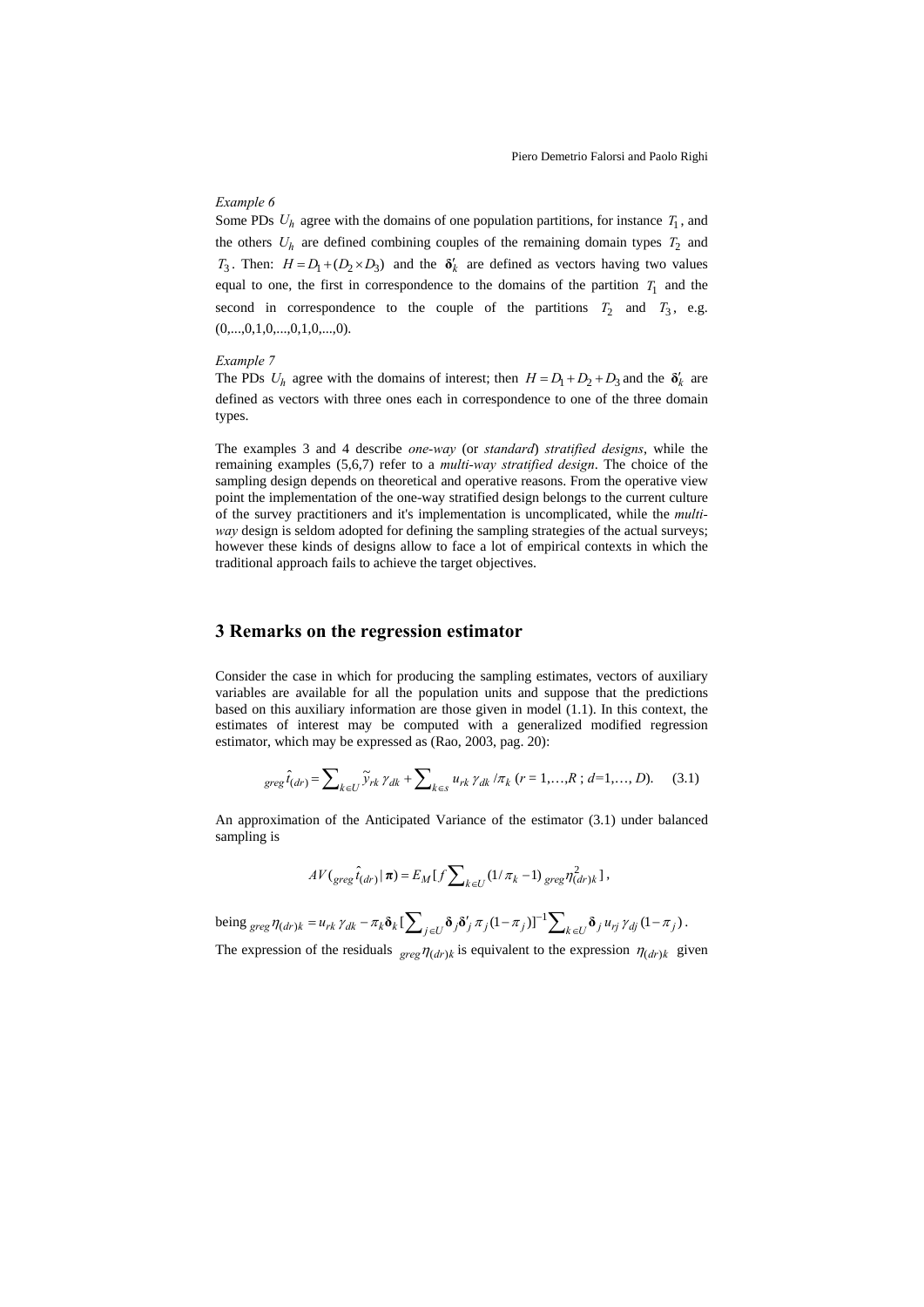A Unified Approach for Defining Optimal Multivariate and Multi-Domains Sampling Designs

in formula (1.2), except for the substitution of the terms  $(\tilde{y}_{rk} + u_{rk}) \gamma_{dk}$  with  $u_{rk} \gamma_{dk}$ . The derivation of the expression of stable generic terms of (1.3) is straightforward.

### **4 Remarks on nonresponse**

Suppose that, for different causes, it is impossible to collect the survey variables from some sample units. Only to make the things simple, let us further hypothesize that: (*i*) the phenomenon of nonresponse is substantially different among the PDs *Uh*  $(h=1,...,H)$ ; *(ii)* the response propensities,  $\theta_k$ , are roughly constant for the units belonging to the subpopulation  $U_h$ , that is  $\theta_k \cong \theta_h$  for  $k \in U_h$ ; (*iii*) when planning the sample design, a quite reliable estimate, say  $\tilde{\theta}_h$ , of the response propensity of the units belonging to  $U_h$  may be obtained from the previous surveys. According to the strategy proposed in Särndal and Lundström (2005, expression 6.4), the estimator of the totals of interest is calculated with the *calibration estimator*:

$$
_{cal} \hat{t}_{(dr)} = \sum\nolimits_{k \in S^*} \frac{\gamma_{rk} \gamma_{dk} \lambda_k / \hat{\theta}_k \pi_k}{\gamma_{rk} \gamma_{dk} \pi_k} \qquad (r = 1, \dots, R \, ; \, d = 1, \dots, D), \tag{4.1}
$$

where:  $s^*$  is the sample of respondents;  $\hat{\theta}_k$  is the sample estimate of the response probability;  $\lambda_k = 1 + [\sum_{j \in U} \delta_j - \sum_{j \in s^*} (\pi_j \hat{\theta}_j)^{-1} \delta_j]^\intercal [\sum_{j \in s^*} (\pi_j \hat{\theta}_j)^{-1} \delta_j \delta'_j]^\intercal$ ∈  $=1+[\sum_{j\in U}\delta_j-\sum_{j\in s^*}(\pi_j\,\hat{\theta}_j)^{-1}\delta_j]![\sum_{j\in s^*}(\pi_j\,\hat{\theta}_j)^{-1}\delta_j\,\delta'_j]^{-1}$  $\lambda_k = 1 + \left[\sum_{j\in U} \delta_j - \sum_{j\in s^*} (\pi_j \hat{\theta}_j)^{-1} \delta_j \right] \left[\sum_{j\in s^*} (\pi_j \hat{\theta}_j)^{-1} \delta_j \delta'_j \right]^{-1} \delta_k$ In the context here described, the response probabilities may be estimated by  $\hat{\theta}_k = m_h / n_h$  for  $k \in s_h^* = s^* \cap U_h$  being  $m_h$  the sample size of  $s_h^*$ . Let us note that the stratum response probabilities have been introduced with two different symbols,  $\widetilde{\theta}_h$  and  $\hat{\theta}_h$ , since the first is an estimate available when planning the sample design, and the latter is estimated from the current survey data. Under the hypothesis that by

calibrating in each PD, the nonresponse bias becomes negligible and considering the response phenomenon as a second phase of sampling*,* then the MA of (4.1) may be computed by (Särndal and Lundström; 2005, pag. 150):

$$
MA({}_{cal}\hat{t}_{(dr)}) = AV({}_{cal}\hat{t}_{(dr)} | \boldsymbol{\pi}) = AV_{sam} + AV_{NR}
$$

in which  $AV_{sam} = E_m E_p(\sum_{k \in S} y_{rk} \gamma_{dk} v_k / \pi_k | \mathbf{\pi})$  is the anticipated variance of the calibrated estimator in the absence of nonresponse and  $AV_{NR} = E_m E_p V_q (\sum_{k \in S^*} y_{rk} \gamma_{dk} v_k / \hat{\theta}_k \pi_k | \boldsymbol{\pi})$  represents the additional part of variability due to the phenomenon of non-response, denoting with  $V_q(\cdot)$  the variance of (4.1) over different sets of respondents.